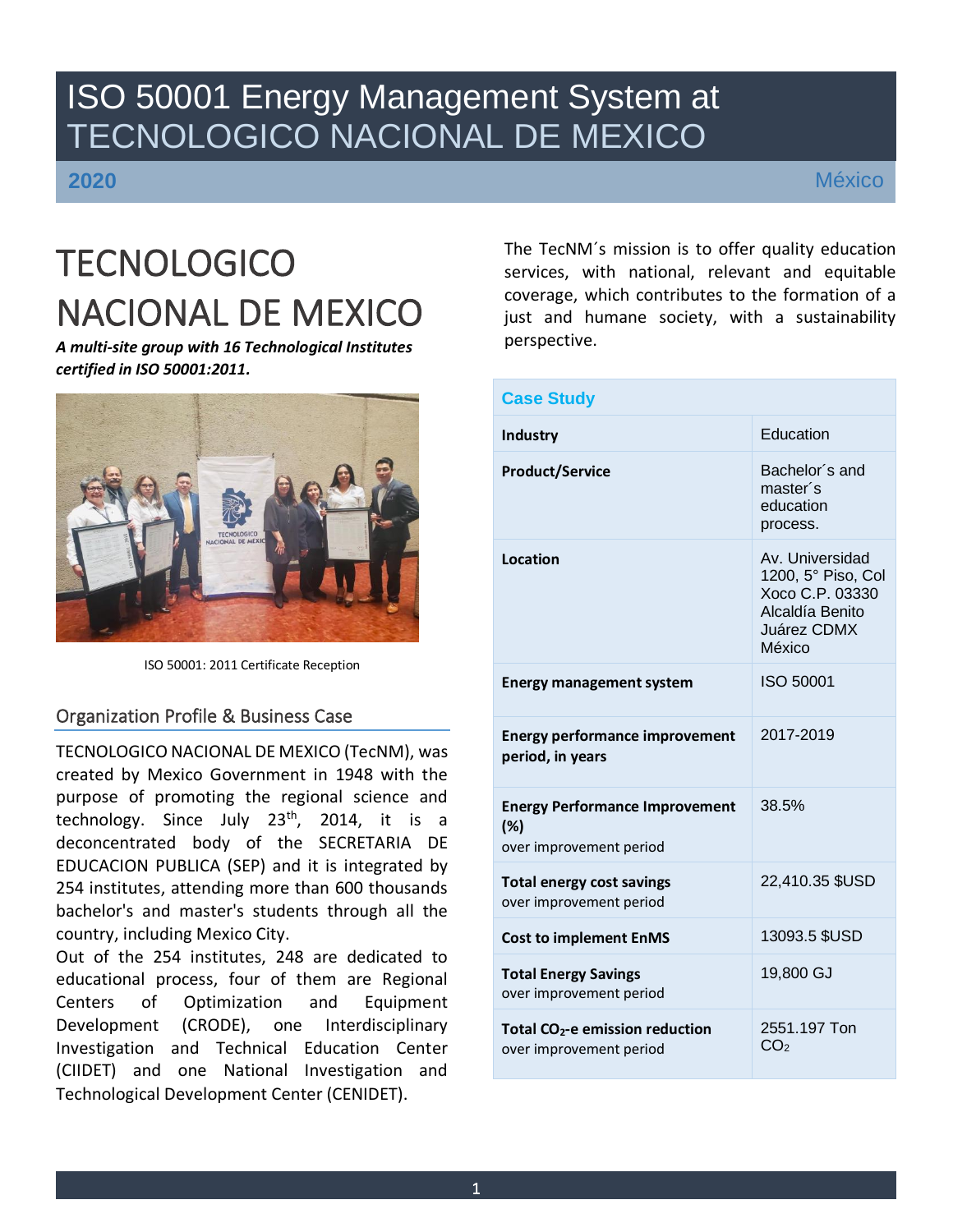Implementation of Management Energy System: TECNOLOGICO NACIONAL DE MEXICO

#### Business Benefits

The main qualitative benefits obtained as a result of the implementation of the Energy Management System ( SGEn ) at TECNOLOGICO NACIONAL DE MEXICO have been the development of the culture of rational usage of energy by students, teachers, workers, customers, providers and all the interested parts in the educational process.

The common purpose of this system is to improve the energy efficiency, therefore, after the first year of the implementation of activities related to the established goals, the total annual energy saving obtained by the multi-site group was of 18,900 GigaJoules, between electricity, fuel and gas.

This energy savings caused also cost savings that allowed us the reorientation of our budget to do equipment acquisitions in benefit of students and infrastructure availability, such as computers, interactive smart blackboards, led lamps, financial support to investigation projects, among others.

The TecNM not only has received economic benefits by having this Energy Management System implemented and certified, but it also has been recognized by the governmental organization SECRETARIA DE ENERGIA (SENER) and National Comission for the Efficient Use of Energy (CONUEE ) as the first organization in Mexico of the educational sector that acquired the commitment to the environment, within the celebration of the event "Recognition 2019 to the Energy Efficiency in the Public Federal Administration" ( see image No. 2)



Image No. 2: Special Mention to TecNM by SENER

*"The multi-site group of the Tecnológico Nacional de México, is committed to improve its energy performance, having the firm commitment of caring the environment and mitigating the impact generated by CO2 emissions derived from the educational process that is carried out in the Technological Institutes"*

-María Luisa Lopeandía Urbina, Quality Assurance Manager.

#### Plan

The multi-site project for this Energy Management System initiated when an open invitation was sent to the 254 institutes of TecNM. This invitation mentioned the goal of the Certification under the ISO 50001:2011 by the end of 2018.

The priority tasks for the implementation were: training, creation of Manual and procedures of the Energy Management System (SGEn), sensibilization and diffusion campaigns.

WIthin the planning process of the Energy System, it is understood from the analysis and definition of the scope and limit of the system, understanding the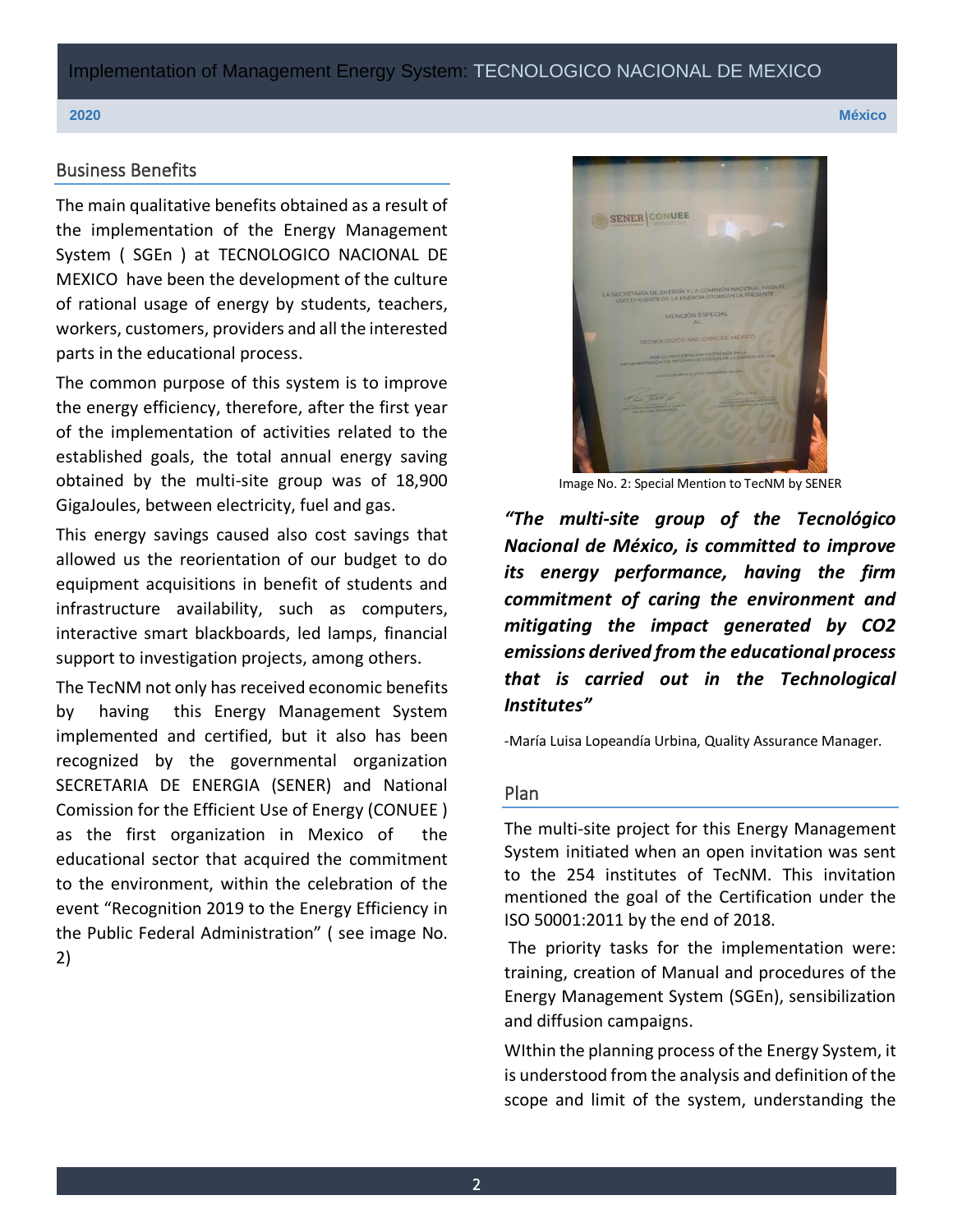Implementation of Management Energy System: TECNOLOGICO NACIONAL DE MEXICO

**2020 México**

context of the organization in an appropiate manner..

On the other hand, the plan was carried out with energy planning, the elaboration of the procedure for energy planning where the identification of energy sources begins, to the projection of future energy uses. Realizing that we could look for the 3% annual decrease in energy uses that will be used in the Institutes.



Image No. 3: List of institutes of Multi-site group

Another important issue during the planning process was to identify the strengths of the sites, so we could execute our action plans in the most effective way, keeping in mind the importance of an effective communication to all the organization.

The strengths of each institute that are part of the group helped to get completed the implementation plan. All of them already had at least one Management System previously consolidated, such as : Quality Management system ISO 9001 and Environmental Management System ISO 14001.



Image No. 4: Geographic location of sites

*"The implementation of the Energy Management System ISO 50001:2018 in 2019 resulted in energy saving 19,800 GigaJoules and an estimated energy cost savings of \$500,000 mexican pesos"*

—Hugo Saúl Sánchez Flores, Coordinator of energy Management System

### Do, Check, Act

There are plenty of areas involved during the implementation process. These groups of people an technical experts are called Energy Management team, and were assigned by top management to support the system with their expertise and acknowledgement, as part of their commitment to get the certification. Each institute and the central area created their own team.

It was needed a technical skilled group of people as part of the Energy Management team, whom would determine the type of energy and power supply used in each site, as same as the uses and consumptions of energy. They identified the significant uses of energy and defined the energy baseline so each site could establish their ows goals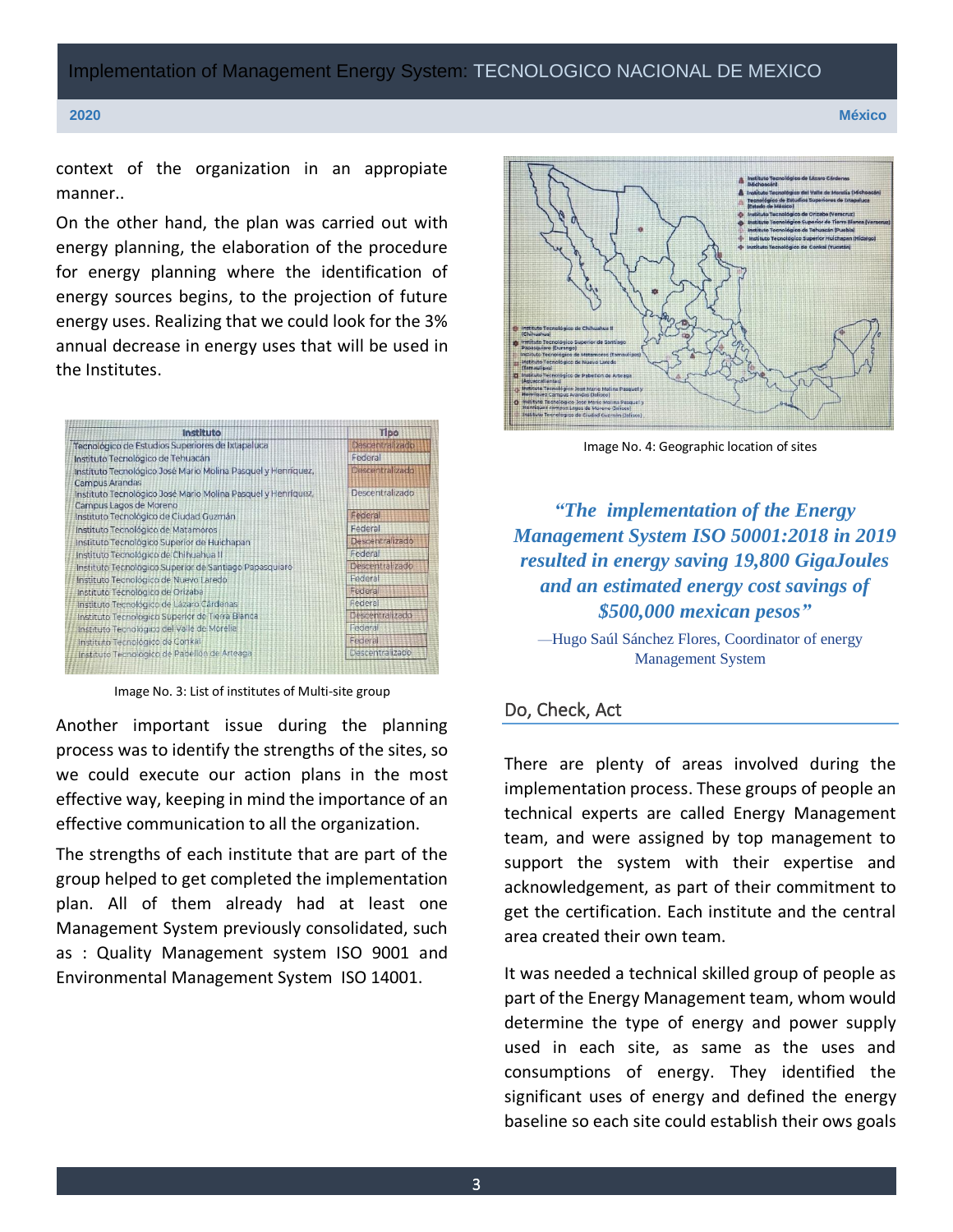#### **2020 México**

and objectives. In order to perform this activity, these teams were trained, according with the guidelines established under the collaboration agreement CONUEE-TecNM. Each of the 16 sites conducted their energetic diagnosis, showing a result of a total annual electric energy consumption of 37,169,273 MJ and 14,221,269 MJ for thermal energy.



Image No. 5: Total Energy Consumptions

Likewise, the diagnosis developed carried out that the largest energy consumer was the *Instituto Tecnologico de Ciudad Guzman*, with an annual consumption of 2,557,919 MJ, which is equivalent to 17.9% of the total energy consumption in the multi-sites group, the second place correspond to the *Instituto Tecnológico de Matamoros*, with 1,557,526 MJ, which represents the 10.9% of the total thermal energy; the third site, with 1,471,690 MJ, corresponding to 7.8% of the total, occupying by the *Instituto Tecnológico José Mario Molina Pasquel y Henríquez campus Arandas*. With respect to the electric energy, the major consumer is the *Instituto Tecnológico de Nuevo Laredo*, with 7,862,828 MJ, which is equivalent to 21.15% of the total electric energy consumption in the multi-sites group, the second place correspond to the *Instituto Tecnológico de Matamoros*, with 5,764,658 MJ, which correspond to 15.5% of total; and the third

major consumer is the *Instituto Tecnológico de Conkal*, with 5,314,712 MJ, corresponding to 14.29% of total.





In order to keep an effective tracking and verification of the implementation plan for the Energy Management System, there were conducted several training sessions, keeping in mind the importance of the sensibilization campaigns and the implementation of effective operational controls, by having previously established the pertinent objectives and goals. A systematic program of internal audits was implemented, closing with an evaluation of the degree of the system consolidation after one year of being implemented.

The *Comision Nacional para el Uso de la Energía*  (CONUEE), has been a very strong support for the implementation of this Energy Management System, which has made possible to meet one of the TecNM goals to be a leader institution of the educational process to demonstrate its commitment with the environment, improving its energy performance and reducing the CO2 emmisions due to the educational process, which produces the 40% of the engineers of Mexico.